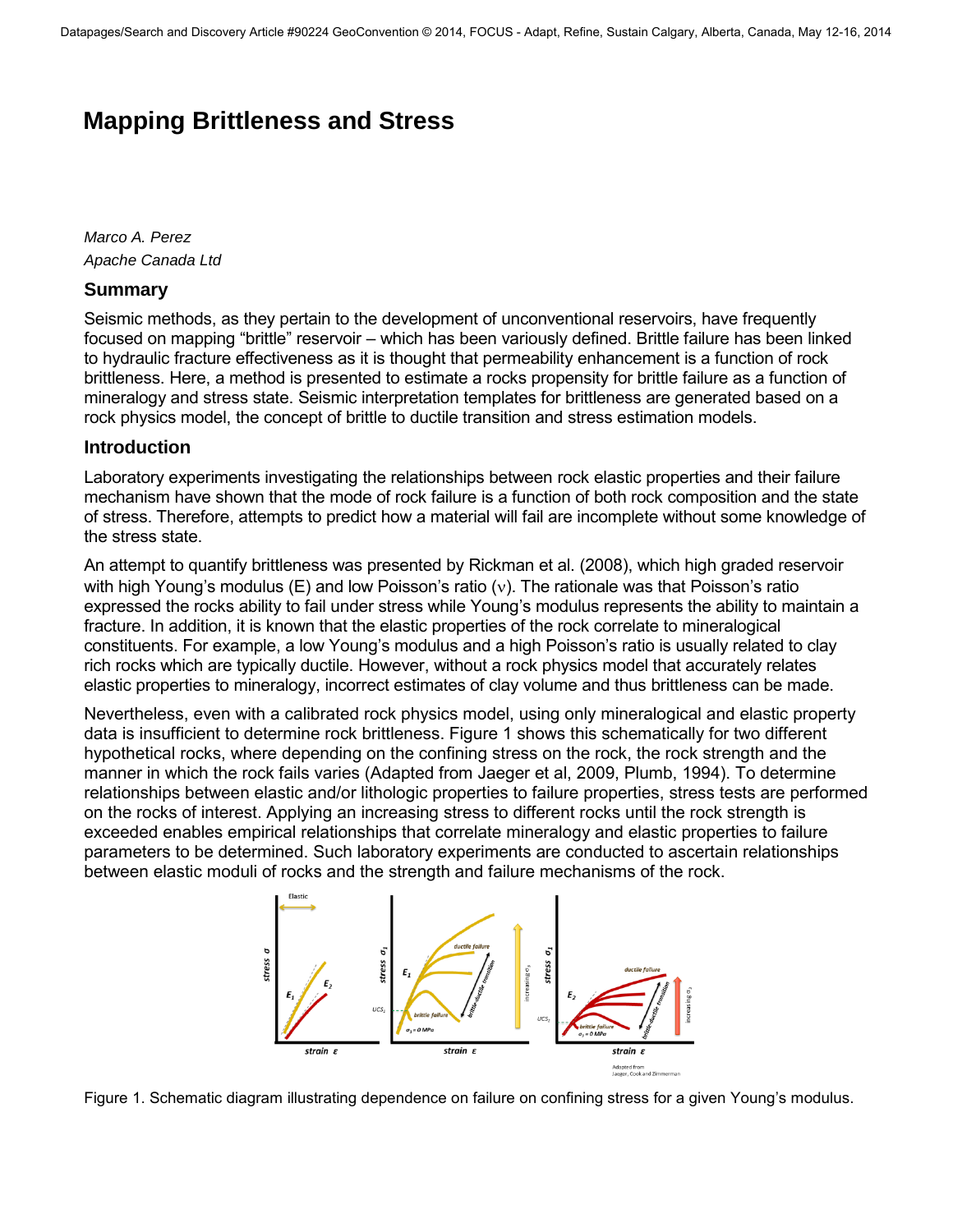This schematic shows that even with knowledge of mineralogy and elastic properties it would be difficult to determine how a rock would fail. The following outlines a method that incorporates both mineralogy (through elastic property mapping) and in-situ stress into mapping brittleness.

## **Method**

The construction of a seismic interpretation template for brittleness consists of four main elements:

- 1. Establishing a brittle to ductile transition model
- 2. Constructing a rock physics model relating elastic properties to mineralogical properties
- 3. Determine an empirical relationship between mineralogical and/or elastic properties to failure properties
- 4. Use stress estimation models to determine in-situ stress

Each element is briefly discussed below.

#### Brittle to ductile transition

Various models have been proposed to explain conditions under which the brittle to ductile transition occurs. One such model suggests that the transition occurs when the stress necessary for fracture is similar to that necessary for sliding with friction, while another suggests that the transition occurs when the Mohr envelope of peak strength reaches a point of zero gradient (Hashemi et al., 2009). Hoek and Brown (1980) suggest that the transition occurs when the minimum principle stress is equal to the unconfined compressive strength (UCS) of the rock. The Hoek and Brown models is utilized primarily as it allows for calibration between elastic moduli and UCS and the ability to measure and estimate  $\sigma_3$ . Figure 2 shows the brittle to ductile transition in the Mohr-Coulomb space. When the stress circle intersects the failure envelope, if the minimum principal stress,  $\sigma_3$ , is less than the UCS, the material will tend towards brittle failure whereas if  $\sigma_3$  is greater than the UCS the material will tend toward ductile failure.



Normal Stress [MPa]

Figure 2. Mohr Coulomb diagram outlining brittle to ductile transition. Adapted from Hashemi et al. 2009.

#### Rock physics model

Rock physics models can be used to increase understanding of the relationship between elastic properties and mineralogy, texture and diagenetic changes. Given that clay volume does not correspond linearly or consistently with Poisson's ratio (different clay properties, fabric, texture, stress dependence etc.) it is important to construct rock physics models that are properly calibrated to petrophysical and/or core data. Here, the non-interacting approximation, NIA, (Kachanov et al. 1994) is used to model the influence of clay and porosity in unconventional reservoirs. The basic model consists of three minerals constructed with end members of quartz, limestone and clay. Since a three mineral model can be combined in a number of different ways, the elastic estimate of clay volume estimate is non-unique. Figure 3 shows a combination of three different mineral mixtures: quartz, limestone and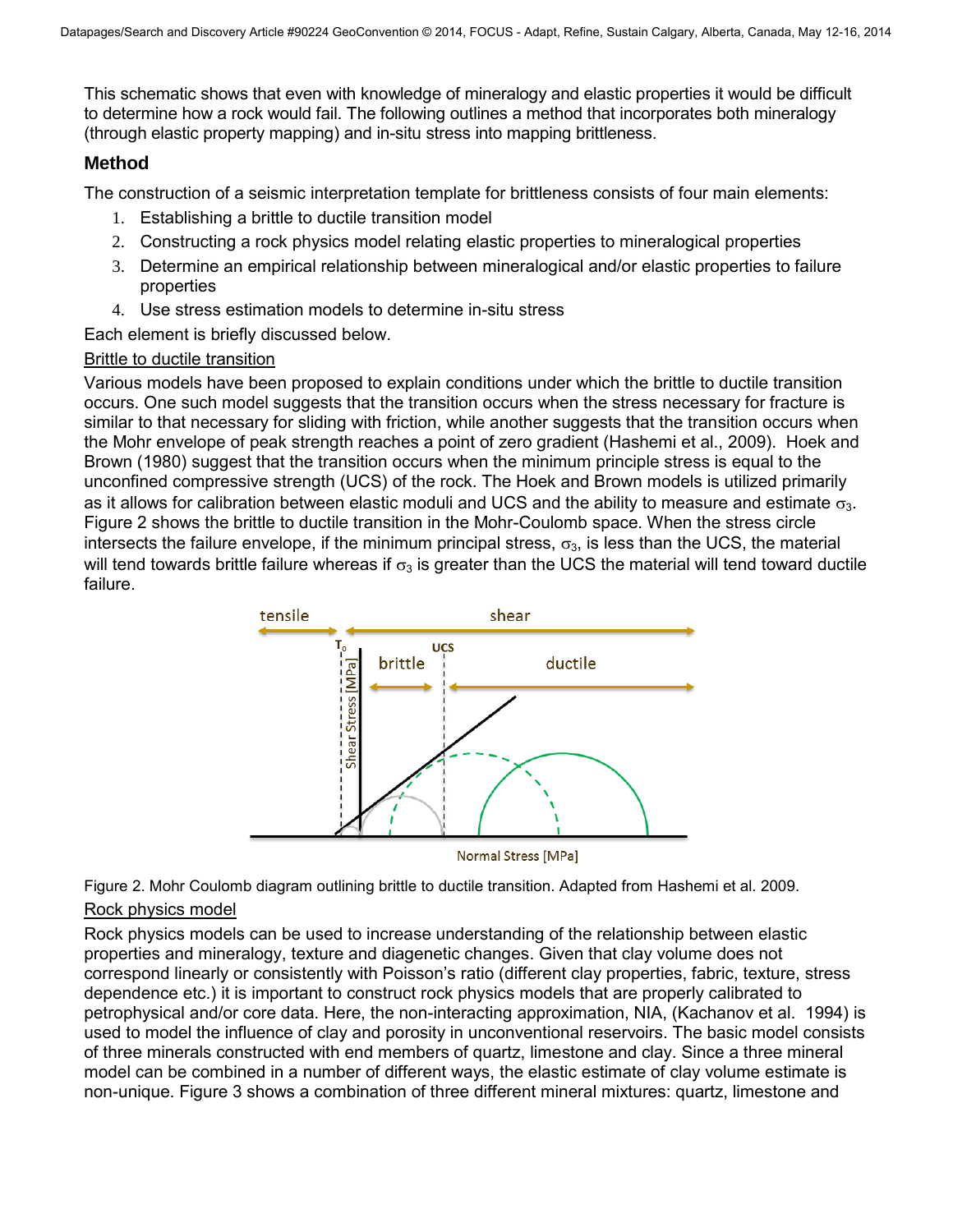clay dominated. Trendlines are computed for each set of mineral recipes and interpolated to populate the possible elastic parameter space, lambda-rho and mu-rho (LMR) in this case. The average and standard deviation of volumes of clay quartz and limestone are computed. The standard deviation is evidence that the same combination of elastic parameters can be derived from various mineralogical combinations. Figure 4 shows the clay volume interpretation template, expressed in terms of the elastic properties of an LMR crossplot, where colors represent clay volume and expected deviation in clay estimates based on the three recipes chosen.







Figure 4. Volume of clay estimate in LMR space (left) and standard deviation of clay volume estimate (right). The deviation is an indication of ambiguity between elastic paramters and lithology prediction.

#### Empirical relationship to failure parameters

To determine  $\sigma_3$  at failure, the UCS and coefficient of friction ( $\mu_i$ ) as well as the state of stress of the rock must be known. To estimate the failure parameters, UCS and  $\mu_i$  are correlated to elastic parameters and/or lithology. Calibrating failure parameters to elastic moduli or mineralogy through laboratory experiments is important for accurate failure assessments. Published results (Plumb, 1994, Sone and Zoback, 2010, 2011) relating elastic and reservoir properties to failure parameters can be used when core data is unavailable for laboratory experiments (Figure 5).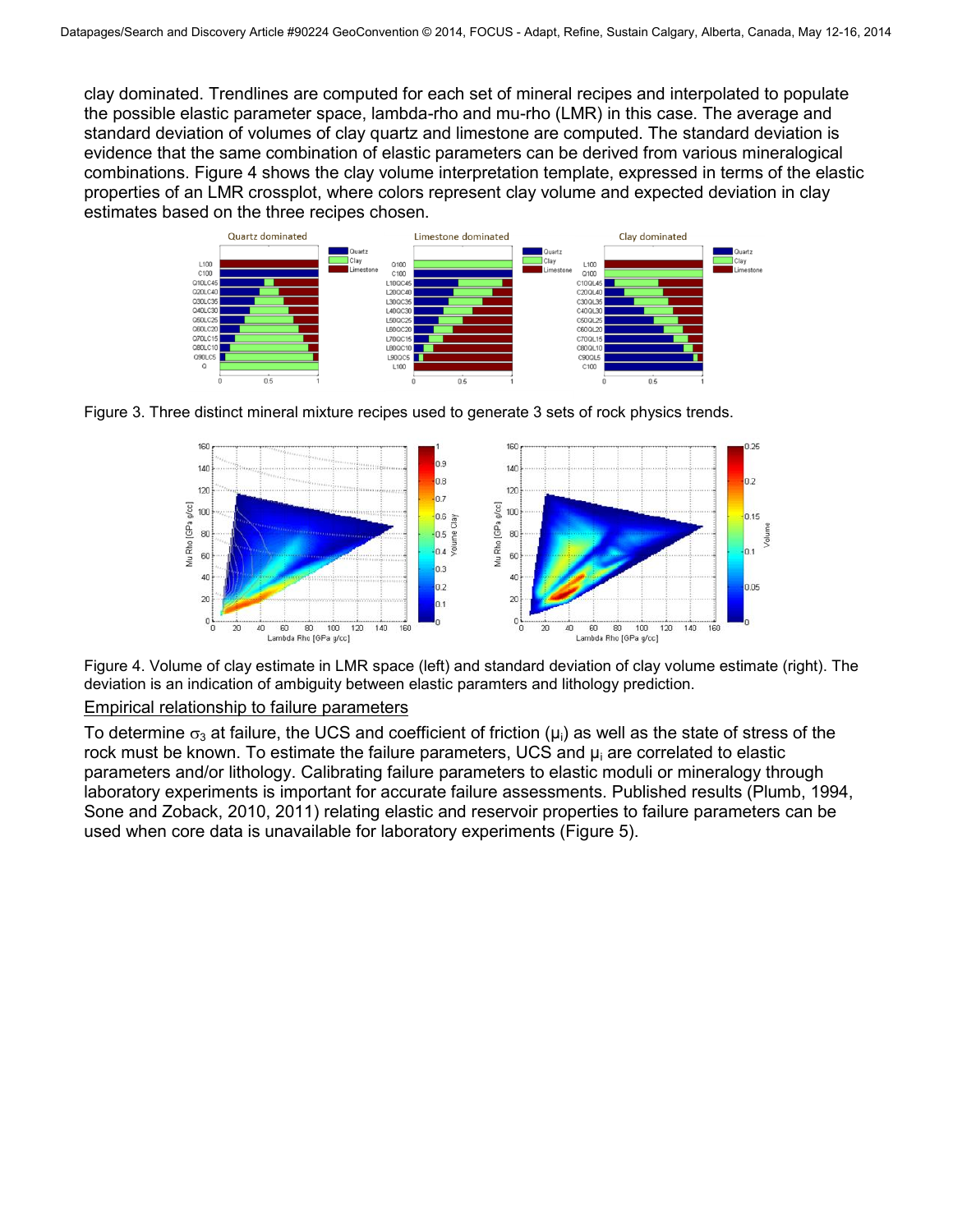

Figure 5. General trends of failure parameters as a function of elastic property and reservoir property (clay volume).

Once the trends are established, using an estimate of elastic property or lithology, the failure parameters can be estimated.

#### Stress estimation model

Poro-elasticity suggests that there is a relationship between rocks mechanical properties, stress and strain. The three equations below represent two models which relate elastic properties and overburden stress to lateral stresses (Sayers, 2010). Equation 1 imposes a no lateral strain boundary condition while the second set of equations, equation 2 and 3, allows for strain.

$$
\sigma_h = \sigma_H = \frac{V}{1 - V} \sigma_v
$$

$$
1 - \nu
$$
  
\n
$$
\sigma_h = \frac{\nu}{1 - \nu} \sigma_v + \frac{E}{1 - v^2} (\varepsilon_h + v \varepsilon_H)
$$

$$
\sigma_H = \frac{V}{1 - V} \sigma_v + \frac{E}{1 - v^2} \left( \varepsilon_H + v \varepsilon_h \right)
$$
3.

In practice, the strain parameters are mostly used to fit stress estimates to measured data. Any estimates from this equation should be constrained by measured stress data and by the stress polygon introduced by Zoback et al.

If a suitable estimate is achieved, an elastic property dependence of stress can be mapped. For any given overburden stress, a stress map, which is a function of elastic properties, can be constructed. Figure 6 shows the stress estimate for a given overburden stress as a function of elastic parameters for the two models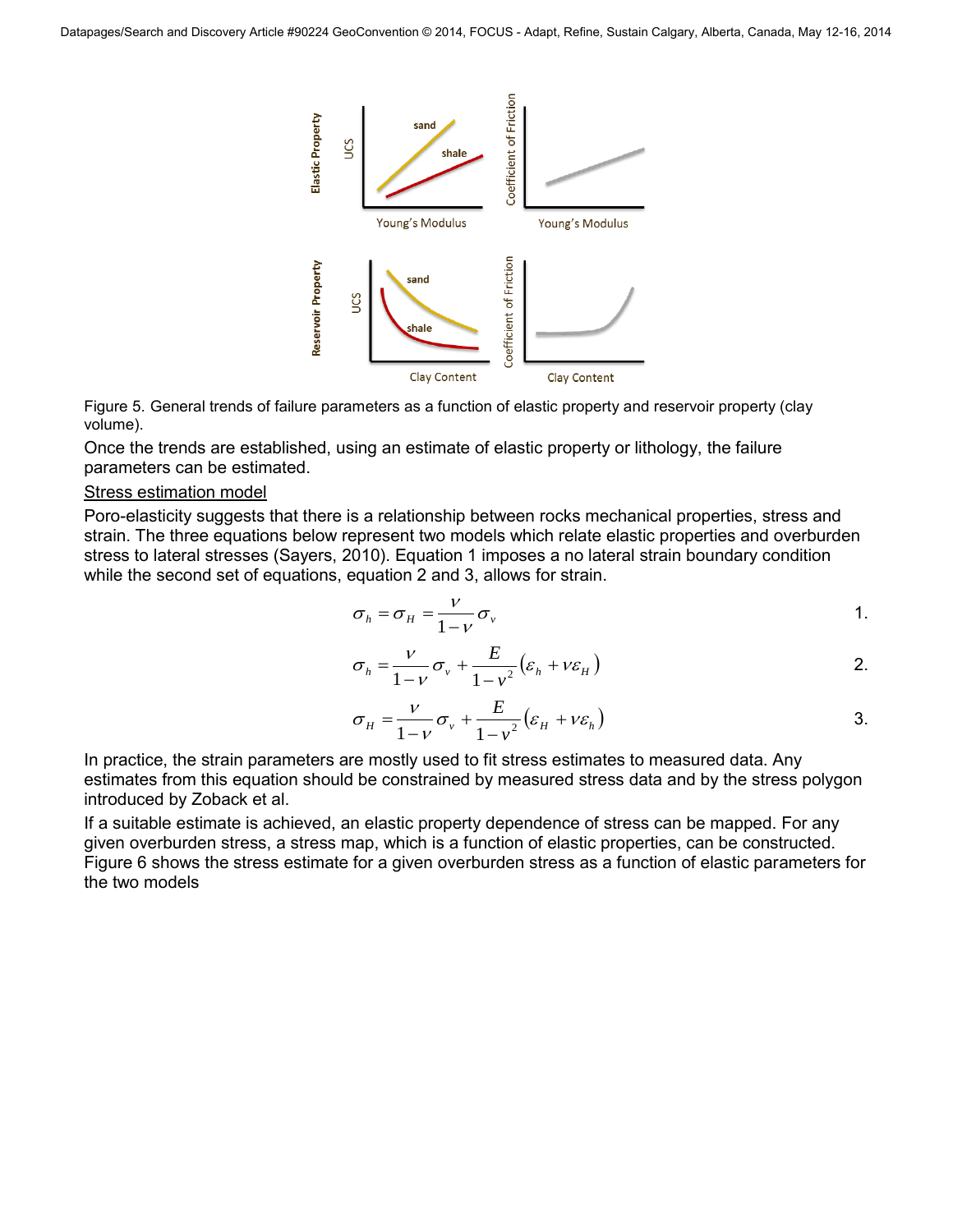

Figure 6. Manifestation of two different stress models, functions of elastic property, in LMR space. Passive basin assumption (left) showing  $\sigma_3$  and lateral ratio (α =  $\sigma_h/\sigma_H$ ) resulting from allowing lateral strain.

Figure on the left shows how  $\sigma_h = \sigma_H$  varies as a function of  $\lambda \rho$  and  $\mu \rho$  (equation 1), while the figure on the right is the  $\sigma_h/\sigma_H$  ratio as a function of  $\lambda \rho$  and  $\mu \rho$  (equations 2 and 3).

# **Examples**

Consider the following data in the Horn River basin.



Figure 7. Seismic extractions of Poisson's ratio (left) and rock physics derived estimates of (left to right) quartz, clay and limestone.

The previously shown templates are used to help interpret the inversion results. Ultimately, for a given overburden stress, assessments can be made which high-grade areas of increased relative brittleness as a function of elastic properties and inferred lithology.

Figure 8 shows the brittle to ductile LMR template for a given overburden stress. The heavy black line separates the ductile region (hot colors) from the brittle region. Seimically derived  $\lambda_{\rm P}$  and  $\mu_{\rm P}$  attributes can be interpreted with this template. The template allows for proper reservoir development by focusing on the rocks which are most likely to exhibit brittle failure.